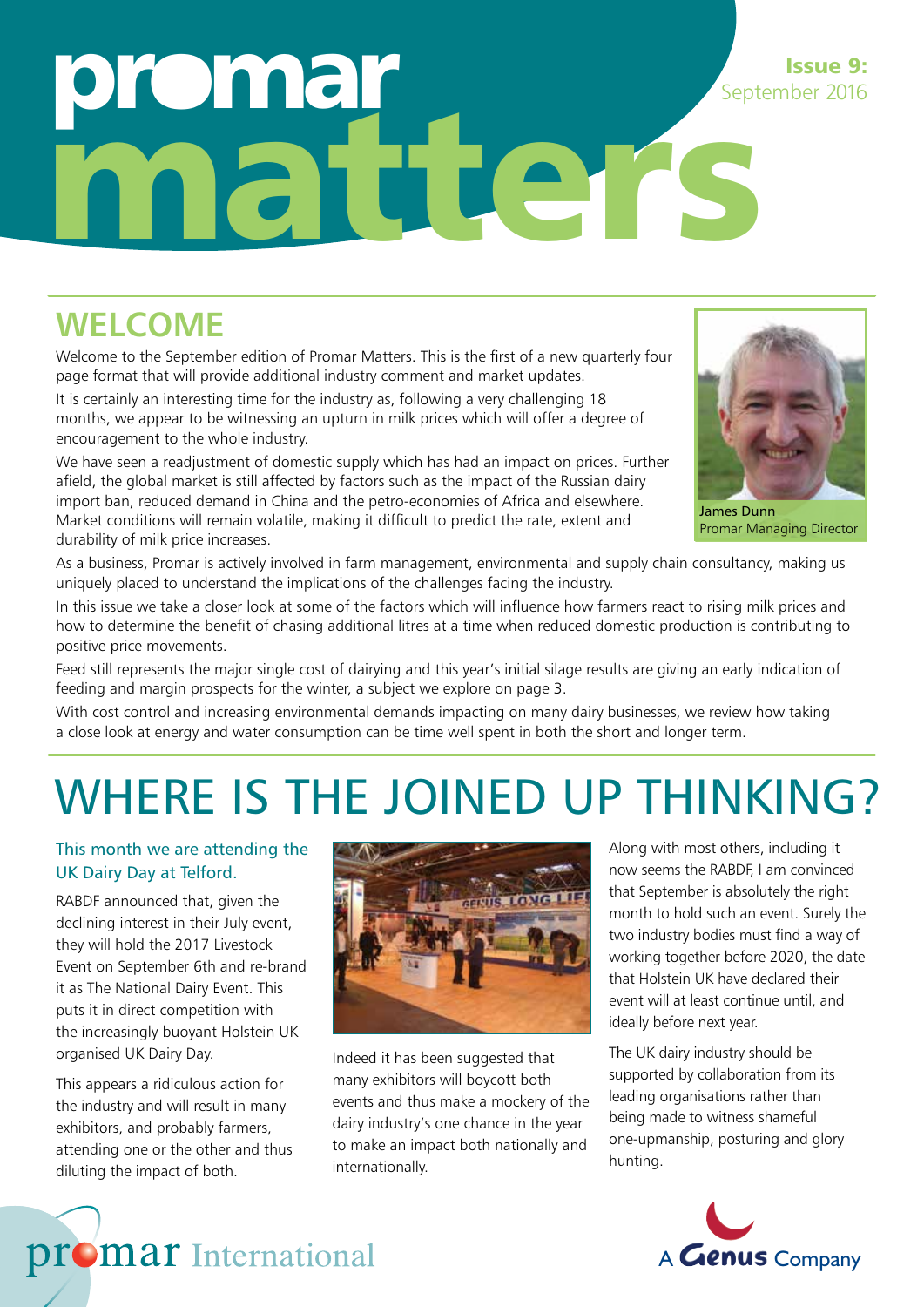## MARKET INDICATORS

**In each quarterly issue we will report key trends in major price movements influencing dairy farm profitability.**



#### **Feed prices**

CBOT corn prices are set to reach £94/t which is 6% lower than 2015 and to remain stable. Liffe wheat prices have risen by 11% to £121/t.

CBPT soya prices have been falling in response to harvest estimates, coming back by 9% to the equivalent of £275/t.



### **Milk prices Milk price: feed price ratio**

The milk price: feed price ratio is a good indicator of price relationships in dairy farming and recent research suggests that a ration greater than 1: 1.2 is correlated with a farm's ability to service its commitments. The better the ratio, the stronger the position of the business.

The graph shows the trend over the last four years. Since April 2015 it has been consistently below the threshold but is starting to rise again and we predict it will continue to rise this winter and tip over the threshold.



The table shows the ratio arising from different price combinations

|        | 23ppl  | 24pp   | 25ppl  | 26ppl  | 27ppl  |
|--------|--------|--------|--------|--------|--------|
| £190/t | 1:1.2  | 1:1.26 | 1:1.31 | 1:1.36 | 1:1.41 |
| £200/t | 1:1.15 | 1:1.2  | 1:1.25 | 1:1.3  | 1:1.35 |
| £210/t | 1:1.1  | 1:1.14 | 1:1.19 | 1:1.24 | 1:1.28 |
| £220/t | 1:1.04 | 1:1.09 | 1:1.14 | 1:1.19 | 1:1.24 |

#### **Input prices**

Crude oil prices remain at very low levels and fell back in July after rising for six months due to a combination of reduced demand and high stocks



Reflecting this, prices for ammonium nitrate (delivered) continue to fall, currently trading around £70/t less than 12 months ago.

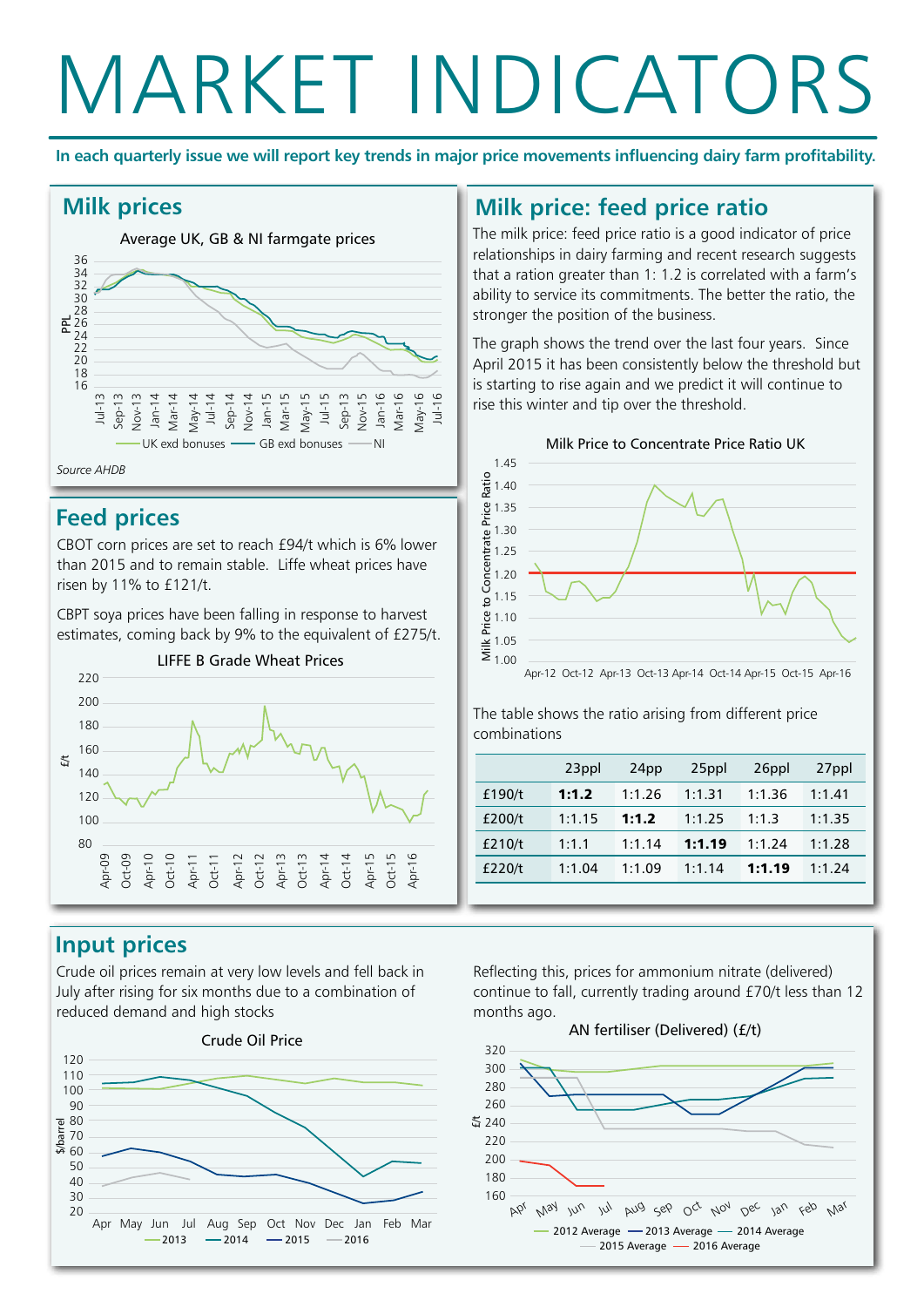# WINTER PROSPECTS



#### Promar International Principal Consultant, Andrew Hawkins looks at prospects for winter diets in the light of rising milk prices.

With milk prices on the increase, many farmers may be tempted to push for higher yields, but it will be vital to make sure this is achieved costeffectively.

The foundations of cost-effective diets as ever will be making full and effective use of forages and the latest results from Trouw Nutrition contain some pointers for how grass silages may perform.

The results (see table) suggest that, on average, grass silage may not perform as well as last year with slightly lower energy contents. Intake potential, however, is good, meaning cows should be expected to eat reasonable quantities.

Higher NDF levels are a good sign, suggesting silages may not have too marked an effect on rumen health although, as sugars and rapidly fermentable carbohydrate levels are lower it will be necessary to balance energy sources in supplementary feeds to ensure a balanced rumen.

The higher pH than last year combined with reduced lactic acid levels are indicators that clamp stability and aerobic spoilage will be an issue and will need careful management to reduce waste and ensure the maximum proportion of silage made is available to feed.

Choice of supplementary feeds will be influenced by price volatility. In the fallout from the EU Referendum vote, falling exchange rates had a big impact on feed prices, pushing up the price of imports making cereals, soya, soya hulls and molasses more expensive. In simple terms a 10 cent fall in the £:\$ exchange rate will add £22 to the cost of soya.

#### Keys to a more successful winter

1. Don't rely on average figures. Silage averages hide a huge range – nearly 8% of first cuts have a ME of over 11.5MJ. Get your silage analysed so you know what is in your clamp – it might be one of these top feeds.

Either way, regular silage analysis (at least once every six weeks) is vital if accurate, cost-effective rations are to be produced.

- 2. Be realistic about how much forage you have and measure usage against targets so it will last the winter.
- 3. Look closely at options for supplementary feeds and develop a practical ration. Blends may not be as cheap a straights but can allow faster, more consistent feeding which can soon compensate for a higher price.
- 4. Rumen health is king. Focus on ensuring the correct balance of energy and protein sources to match forages.
- 5. Match diet cost and target yield to milk price. Detuning the ration and accepting slightly lower production may actually improve margins. Monitor milk price: feed price ratio.
- 6. Monitor intakes and performance and fine tune the diet based on regular silage analysis.

#### **2016 grass silage analysis**

|                              | 2016 first cut average | 2016 second cut average |
|------------------------------|------------------------|-------------------------|
| Dry matter (%)               | 30.8                   | 30.7                    |
| Crude protein (%)            | 14.1                   | 14.2                    |
| ME (MJ/kgDM)                 | 10.7                   | 10.3                    |
| pH                           | 4.1                    | 4.2                     |
| Ash $(\%)$                   | 7.2                    | 7.3                     |
| Sugar $(\%)$                 | 2.6                    | 2.4                     |
| <b>NDF (%)</b>               | 49.8                   | 50.6                    |
| AD Lignin (g/kg)             | 32.3                   | 34.9                    |
| Lactic acid (g/kg)           | 50.8                   | 53.7                    |
| <b>Acid load</b>             | 44.6                   | 43.0                    |
| Intake potential<br>(g/kgML) | 97.6                   | 95.2                    |

*Source Trouw Nutrition GB*